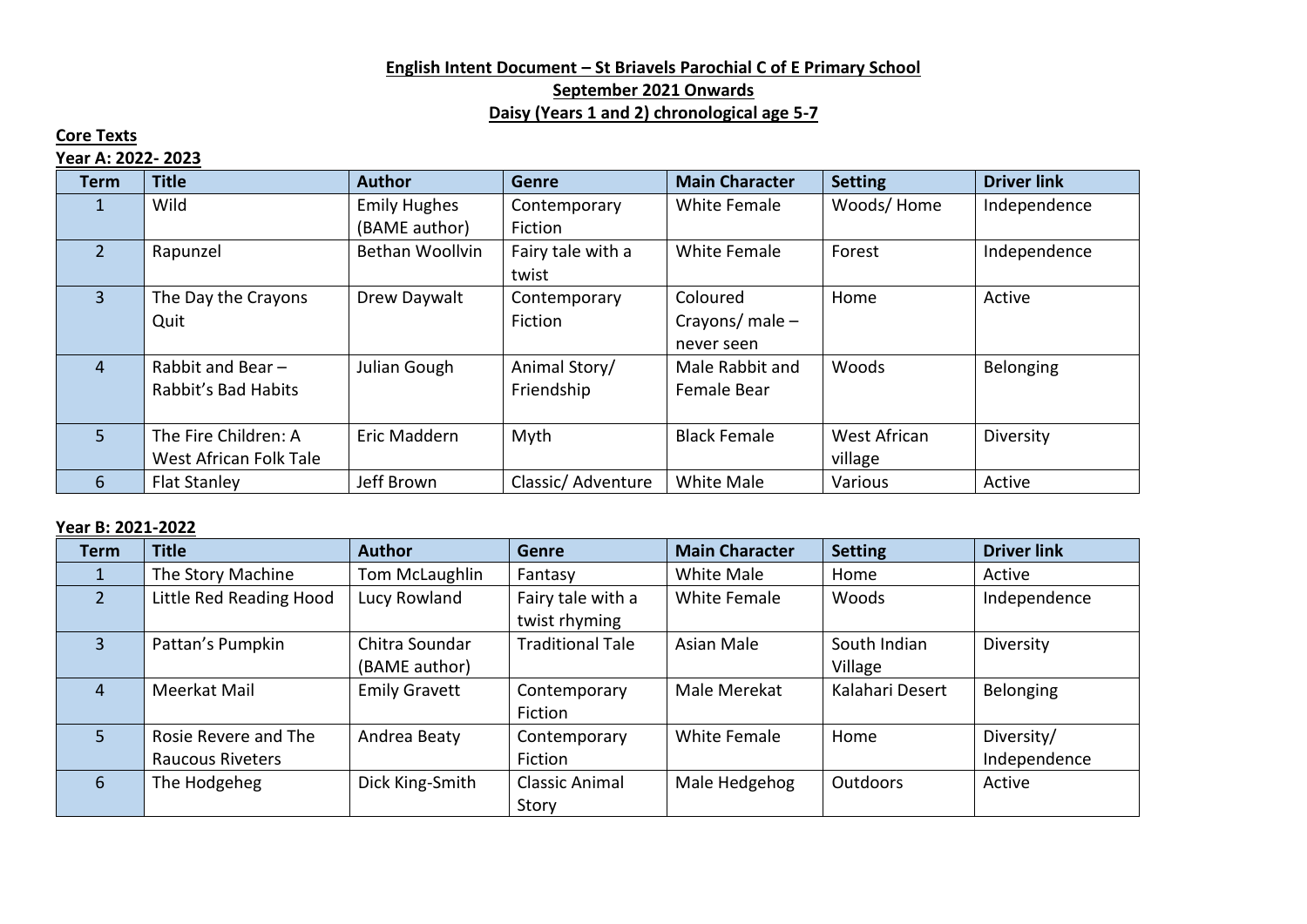### **Annual Writing Genre and Skills Coverage**

**Genre coverage for Daisy Class: Narrative, recount/diary, letter, instructions. Year 2 children should also learn to write simple non-chronological reports.**  Each Genre to be matched to core text and skills and taught in genre focussed units. They can also be used for use it activities linked to practicing the writing skills.

Each genre once taught is available for children to use when writing in other subjects.

| Daisy/Robins Writing Skills Progression: Wye Forest Federation |                                                                                                      |                                                                                     |                                                                                  |  |  |
|----------------------------------------------------------------|------------------------------------------------------------------------------------------------------|-------------------------------------------------------------------------------------|----------------------------------------------------------------------------------|--|--|
| <b>Target</b>                                                  | Year 1                                                                                               | Year <sub>2</sub>                                                                   | Through teaching and systemic practice:<br>(Assessed)                            |  |  |
| T1                                                             | Use the names of people, places<br>and things.                                                       | Add -er, -est, -ing nd -ed when there is no<br>change in spelling of the root word. | Regularly orally rehearse sentences before<br>writing.                           |  |  |
| T <sub>2</sub>                                                 | Demarcate most sentences using a<br>capital letter and full stop.*                                   | Use full stops and capital letters consistently.*                                   | (Year 1 and 2)                                                                   |  |  |
| T3                                                             | Join words using 'and'.                                                                              | Use commas in a list.                                                               | Proof read their writing in relation to the Yr 1                                 |  |  |
| <b>T4</b>                                                      | Use 'and' to join simple sentences.                                                                  | Use co-ordination (and, or, but, so) *                                              | / Yr 2 grammar and spelling expectations.<br>(Year 1 and 2)                      |  |  |
| T <sub>5</sub>                                                 | Identify proper nouns                                                                                | Use simple expanded noun phrases to describe<br>and specify                         | Begin to use some features of standard                                           |  |  |
| T <sub>6</sub>                                                 | Use a capital letter for names of<br>people, places, days of the week<br>and the person pronoun 'I'. | Use a variety of simple pronouns (her, she, the<br>girl, Lucy)                      | English (Year 1)<br>Use some features of standard written                        |  |  |
| T <sub>7</sub>                                                 | Begin to use 'because' to join ideas.                                                                | Use subordination (when, if, because, as)*                                          | English (Year 2)                                                                 |  |  |
| T <sub>8</sub>                                                 | Begin to demarcate sentences with<br>a question mark                                                 | Use sentences of different forms: questions<br>(Correct use of question mark)*      | Maintain stamina in longer pieces of writing<br>(Year 2) Prioritise narratives.* |  |  |
| T <sub>9</sub>                                                 | Use the past and present and past<br>tenses accurately (generally)                                   | Use the present and past sentences accurately<br>(consistently)*                    |                                                                                  |  |  |
| T <sub>10</sub>                                                | Begin to demarcate sentences using<br>an exclamation mark                                            | Use exclamation marks as an indication to the<br>reader                             | <b>Balance writing opportunities with real and</b><br>made up.*                  |  |  |
| T11                                                            | Write sequenced or linked<br>sentences                                                               | Use sentences with different forms: statements<br>and commands                      | Form capital letters and digits of the correct                                   |  |  |
| T <sub>12</sub>                                                |                                                                                                      | Use sentences with different forms: exclamations                                    | size, orientation and relationship to one<br>another and to lower-case letters*  |  |  |
| T <sub>13</sub>                                                | Sequence short sentences to write                                                                    | Use the progressive form of verbs                                                   |                                                                                  |  |  |
| T14                                                            | short texts                                                                                          | Use apostrophes for contraction                                                     |                                                                                  |  |  |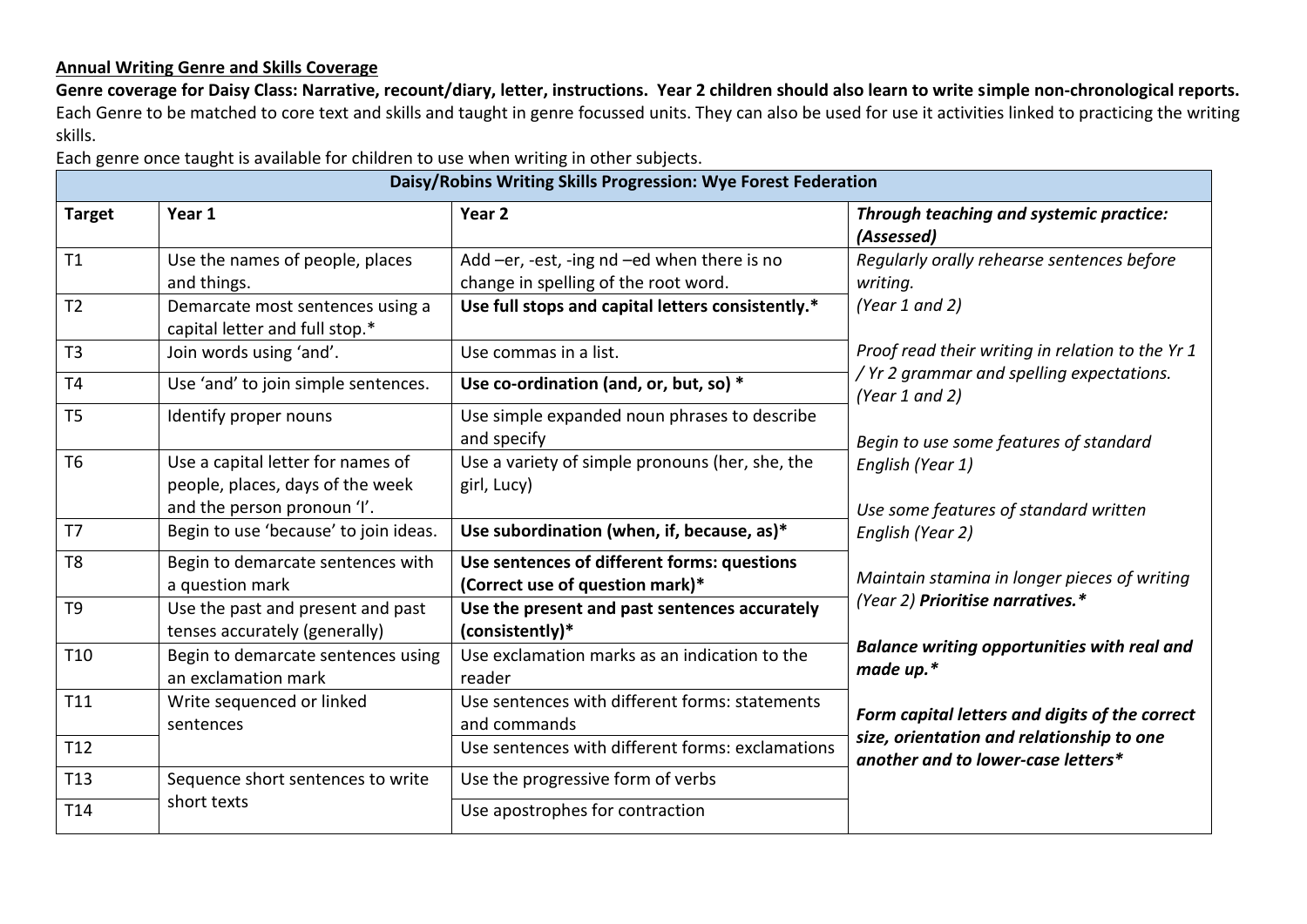| T <sub>15</sub> | Add -er, -est, -ing and -ed when<br>there is no change in spelling of the<br>root word. | Use a variety of simple, compound and complex<br>sentences (co-ordinating and subordinating<br>conjunctions) | Use spacing between the words that reflects<br>the size of the letters.* (Year 1 and 2)                                                                                                   |
|-----------------|-----------------------------------------------------------------------------------------|--------------------------------------------------------------------------------------------------------------|-------------------------------------------------------------------------------------------------------------------------------------------------------------------------------------------|
| T <sub>16</sub> |                                                                                         | Use apostrophes for singular possession.                                                                     | Segment spoken words into phonemes and<br>represent these by graphemes, spelling<br>many of these words correctly and making<br>phonically-plausible attempts at others<br>(Year 1 and 2) |

**\*Indicates objectives that are part of the end of Key Stage 1 Writing Assessment Framework. Assessment due in Term 6 (June)**

- Plan by talking about ideas
- Create simple story maps
- Use simple narrative language features such as story language e.g once upon a time; power of three e.g he walked and walked and walked
- Write stories with characters based on class reading and role play
- Write stories based on familiar settings e.g from real life and traditional stories
- Use simple language features of non-fiction e.g first person in recounts; accurate nouns and verbs
- Use simple organisational features in fiction e.g beginning, middle, end
- Use simple organisational features in non-fiction e.g captions; instructions in the right order
- Write for simple audiences and purposes based on real life experiences e.g thank you letters, instructions, recounts, reports, stories
- Re-read writing to check it makes sense and make simple changes as necessary e.g spotting omissions

# **Year 1 Composition Year 2 Composition**

- Write for a range of purposes and audiences
- Record ideas e.g through story maps, flow charts
- Create simple cohesive plots in narratives with an opening, build up, dilemma, resolution/ end based on class reading and stories with repetitive structures
- Create simple characters in narratives e.g heroes and villains, 2-3 characters, describe appearance, feelings and simple character traits
- Create simple settings in narratives e.g woods, under the sea, space
- Use the main language features of narrative e.g story language, powerful verbs, past tense, third person, alliteration, power of 3.
- Recurring language
- Write simple poetry
- Use the main language features of non-fiction e.g imperative verbs for instructions; adverbs such as firstly, next, then; third person for reports
- Use the main organisational features in fiction and non-fiction e.g clear beginning, middle and end; headings for posters; numbered instructions; information in sections
- Evaluate their writing through discussion and make improvements to clarify the meaning and sense e.g accurate verb/ tense and subject/verb agreement
- Proof read and edit writing in relation to Y2 grammar and spelling expectations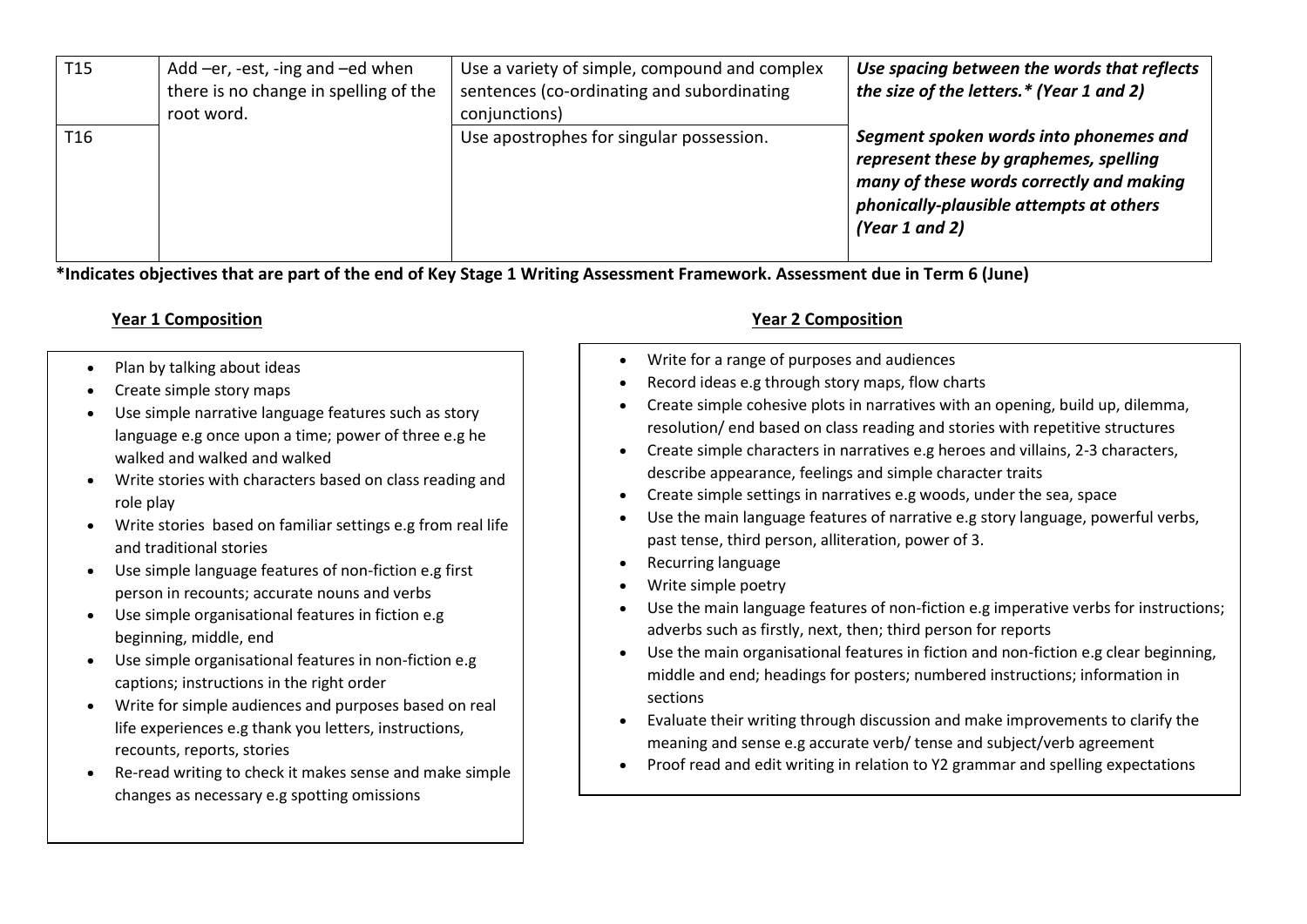### **Cracking Comprehension (Reading) Coverage and Assessment**

Year 1 complete Read Write inc Reading and Comprehension on their journey to learning to read throughout Year 1. In the summer term, Cracking Comprehension is introduced in order to support transition to Year2.

| Year 1 | <b>Autumn</b> | <b>Spring</b> | <b>Summer</b>                              |
|--------|---------------|---------------|--------------------------------------------|
|        |               |               | Unit 10 (non-fiction)                      |
|        |               |               | Unit 11 (poetry)                           |
|        |               |               | Unit 12 (non-fiction)                      |
|        |               |               | <b>Assessment B</b>                        |
|        |               |               | Unit 13 (fiction)                          |
|        |               |               | Unit 14 (fiction)                          |
|        |               |               | Unit 15 (non-fiction)                      |
|        |               |               | <b>NFER End of Year Reading Assessment</b> |

| Year 2         | <b>Autumn</b>                          | <b>Spring</b>                          | <b>Summer</b>                 |
|----------------|----------------------------------------|----------------------------------------|-------------------------------|
| 1              | Unit 1 (fiction)                       | Unit 4 (fiction)                       | Unit 6 (fiction)              |
|                | Unit 2 (fiction)                       | Unit 10 (non-fiction)                  | Unit 7 (fiction)              |
|                | Unit 8 (non-fiction)                   | <b>Year 2 Practice SATs Assessment</b> | Unit 11 (non-fiction)         |
|                | <b>Year 2 Practice SATs Assessment</b> |                                        | <b>Year 2 SATs Assessment</b> |
| $\overline{2}$ | Unit 3 (fiction)                       | Unit 5 (fiction)                       | Unit 12 (non-fiction)         |
|                | Unit 9 (non-fiction)                   | Unit 14 (poetry)                       | Unit 15 (poetry)              |
|                | Unit 13 (poetry)                       | <b>Assessment Task 2 (fiction)</b>     | <b>Assessment Task 3</b>      |
|                | <b>Assessment Task 1 (fiction)</b>     | <b>Assessment Task 8 (poetry)</b>      | <b>Assessment Task 6</b>      |
|                | <b>Assessment Task 5 (non-fiction)</b> |                                        |                               |

### **Phonics and Spelling**

Year 1 Read, Write Inc Year 2 Read, Write Inc/ Spelling Made easy

### **Handwriting**

Year 1 - Letter-join Module 1 and 2

The Letter-join modules do not match the WFF approach to handwriting. At the WFF in Reception we teach printed letters with no joins. These work alongside our teaching of phonics. When children are ready or at the start of Y1, we introduce cursive script to children.

To enable us to get the best out of the Letter-join scheme, we have:

 Taken Printed Letters (lessons 96 -120) and assigned them to EYFS. The teachers can use these sessions alongside their current practice for teaching handwriting.